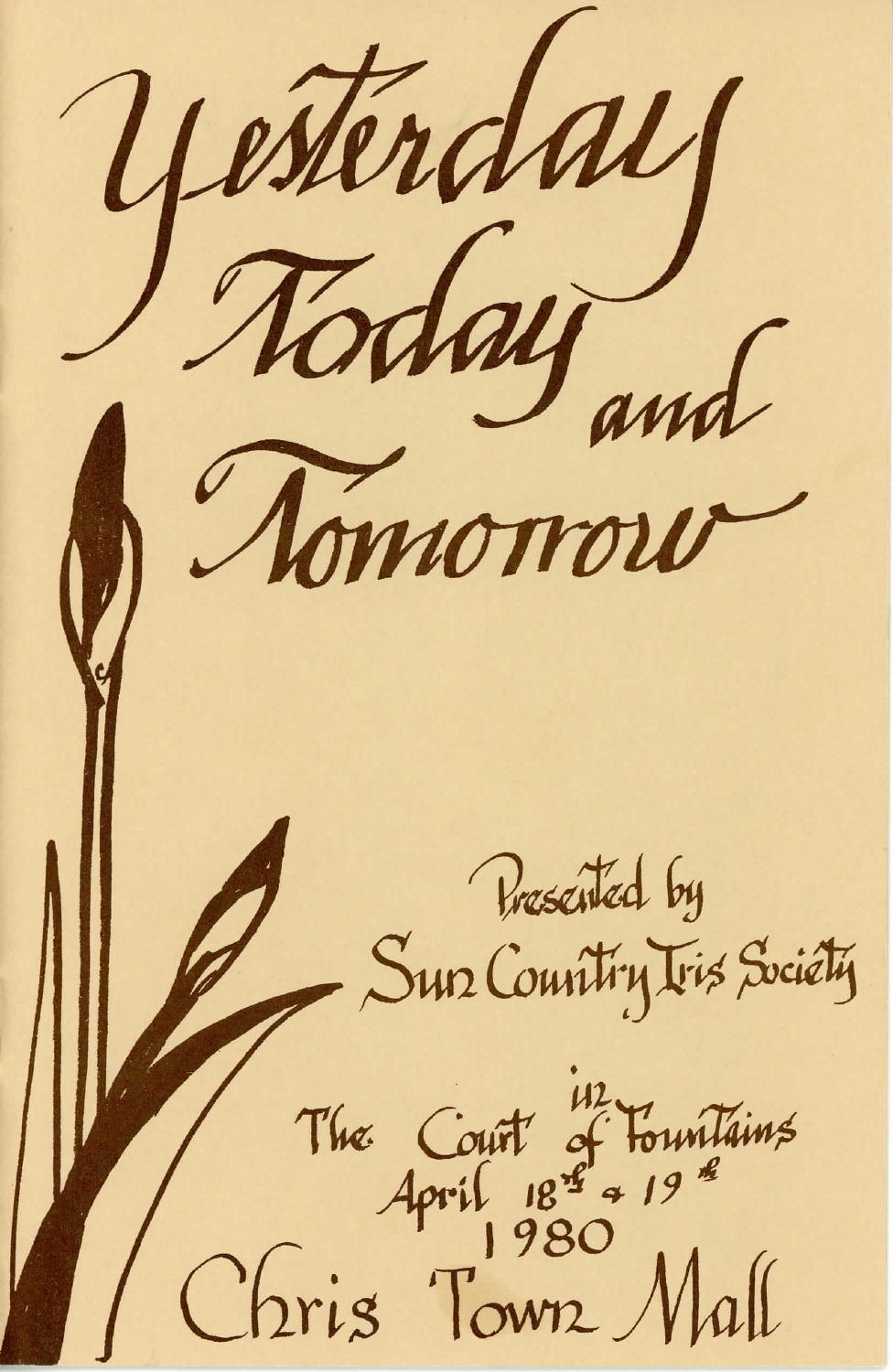#### WELCOME

The SUN COUNTRY IRIS SOCIETY welcomes each of you who have entered our show and we extend greetings to all visitors who are viewing our show again or for the very first time.

SUN COUNTRY wishes to express their thanks for the use of the CHRIS TOWN MALL and the wonderful cooperation they have extended. Graditude is also given to the show committee and each one of<br>the SUN COUNTRY members for all the hard work it takes to put the show together.

Membership in the SUN COUNTRY IRIS SOCIETY and the AMERICAN IRIS SOCIETY is open to all persons interested in growing iris. We welcome you all, regardless of skill or experience or the number of iris you grow.

-

Our meetings are held the First Tuesday of each month, 7 P.M., at the VALLEY GARDEN CENTER, 1809 N. 15th Ave., Phoenix.

I

I

I

 $\overrightarrow{a}$ 

For each person or couple joining<br>SUN COUNTRY during this show, free iris of your choice, worth \$10 list price, will be given<br>at the Fall Rhizome sale which will be held here at the CHRISTOWN Mallon August 23rd, ! 9 A.M. till 1 P.M. Our members will be in both of the COMMUNITY BOOTHS to help with your selections.<br>Ask any Show Host or Hostess for more complete information on joining an educational as well as a FUN group! II

MEETINGS - 1st Tuesday

I }::

FALL RHIZOME SALE - August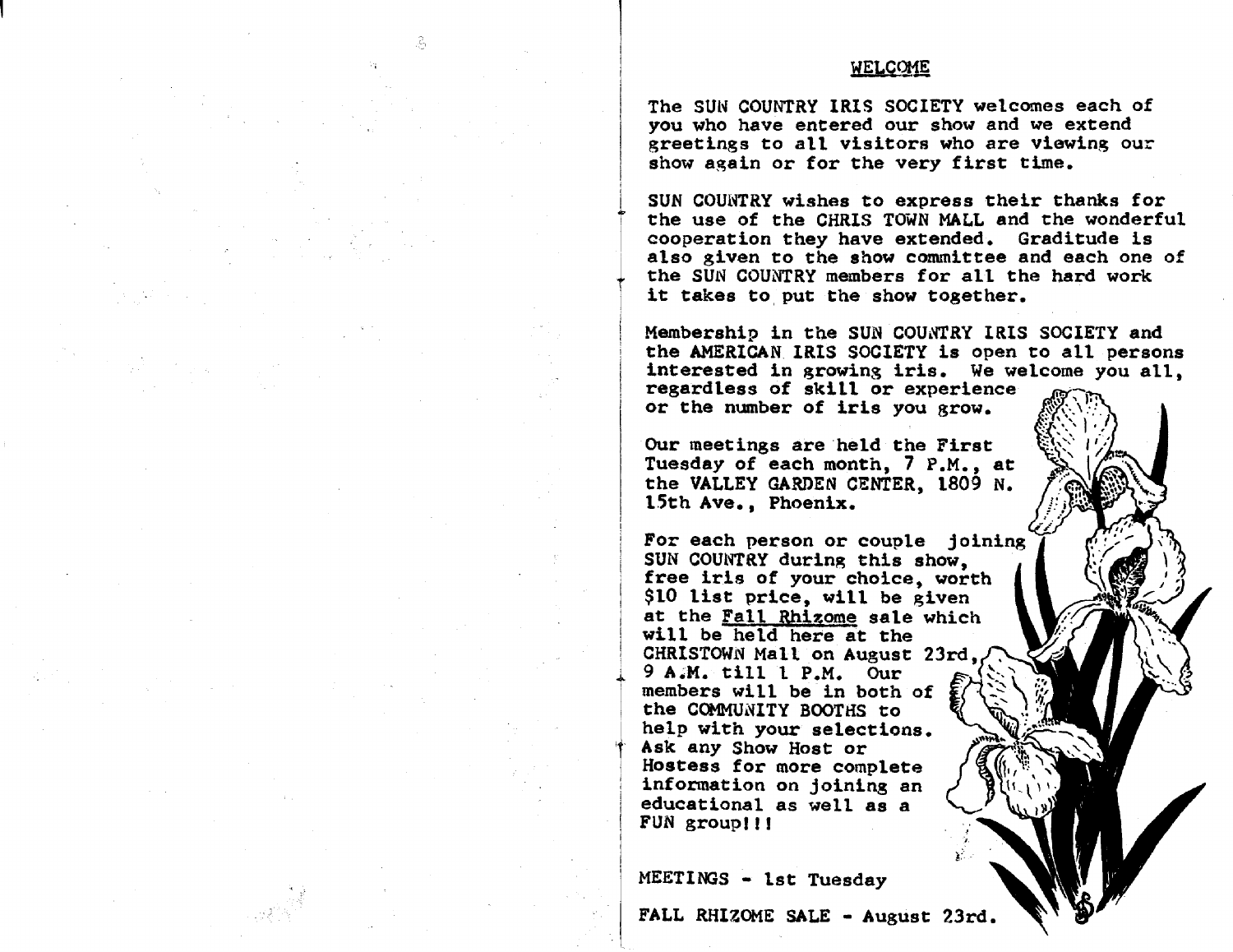## 1980 SHOW COMMITTEE

| SHOW CHAIRMANMary Scheidler<br>SECRETARY OF AWARDS Floyd Wickenkamp |                      |
|---------------------------------------------------------------------|----------------------|
| SCHEDULESBobbie Shepard                                             |                      |
| COVER ART WORKFrances Adams                                         |                      |
| PROPERTIESLarry Johnsen &                                           | <b>Julius Reidel</b> |
| JUDGESKatie Romero                                                  |                      |
| CLASSIFICATION Floyd Wickenkamp                                     |                      |
| PUBLICITYPaul Harter                                                |                      |
| STAGINGBeverly Dopke                                                |                      |
| CLERKSCharlene Errigo                                               |                      |
| TROPHIESBobbie Shepard                                              |                      |
| HOSPITALITYJudy Murray                                              |                      |
| YOUTHEunice Davis                                                   |                      |
| COLLECTIONSJoan Smith                                               |                      |
| PLACEMENT                                                           |                      |
| HORTICULTUREPaul Harter                                             |                      |
|                                                                     |                      |

ARTISTIC................... Frances Adams

## SUN COUNTRY OFFICERS 1979-1980

| PRESIDENTPaul Harter<br>VICE PRESIDENTKatie Romero |                              |
|----------------------------------------------------|------------------------------|
| SECRETARYFaye Ivor<br>TREASUREREve Dodge           |                              |
| DIRECTORSJulius Reidel                             |                              |
|                                                    | Bobbie Shepard<br>Joan Smith |

A NEW MEMBER

IS A NEW JEWEL

IN OUR SOCIETY!!

#### **GENERAL RULES**

,1. Exhibition privileges are

là.

- 2. Entries will be accepted from 6:30 A.M. until  $9:30$  A.M., on Friday, April 18th.
- 
- 3. Single-specimen entries are to be in colorranges. Each named variety constitutes a separate class and judged as such.
- 4. Horticulture exhibits must have been grown by the exhibitor.
- 5. An exhibitor may enter no more than one of<br>the same named variety.
- 6. Exhibits must be correctly named and labeled. Irises not named or improperly identified will not be judged. Entry numbers should appear on TAG-STUB only, <u>not</u> on upper portion of tag. Tag-<br>stub information will be used in determining the Horticulture Sweepstakes winner, therefore, the cultivar name and identity of the exh1bitor must be shown on stub. Tags and entry tabulation forms may be obtained in advance from Floyd Wickenkamp (977-2354), Paul Harter (266-6321), or Bobbie Shepard (841-1231).
- 7. Youth see special rules under Division III.
- 8. Judging will be by American Iris Society rules. with decisions of judges final and any award withheld at their discretion.
- 9. No persons are to be allowed in exhibit area during judging except judges, show chairman, clerks and designated student judges.
- 
- 10. Judging is to begin at  $10:30$  A.M., Friday.<br>11. The classification committee may combine, create<br>or separate classes as deemed necessary.
- 12. Sun Country Iris Society assumes no responsibility for loss or damage, but will do all possible to safeguard exhibits.
- 13. Faded stalks may be groomed or removed by the how committee or exhibitor any time after<br>judging. dudging.<br>14. Containers will be furnished except for the
- artistic classes.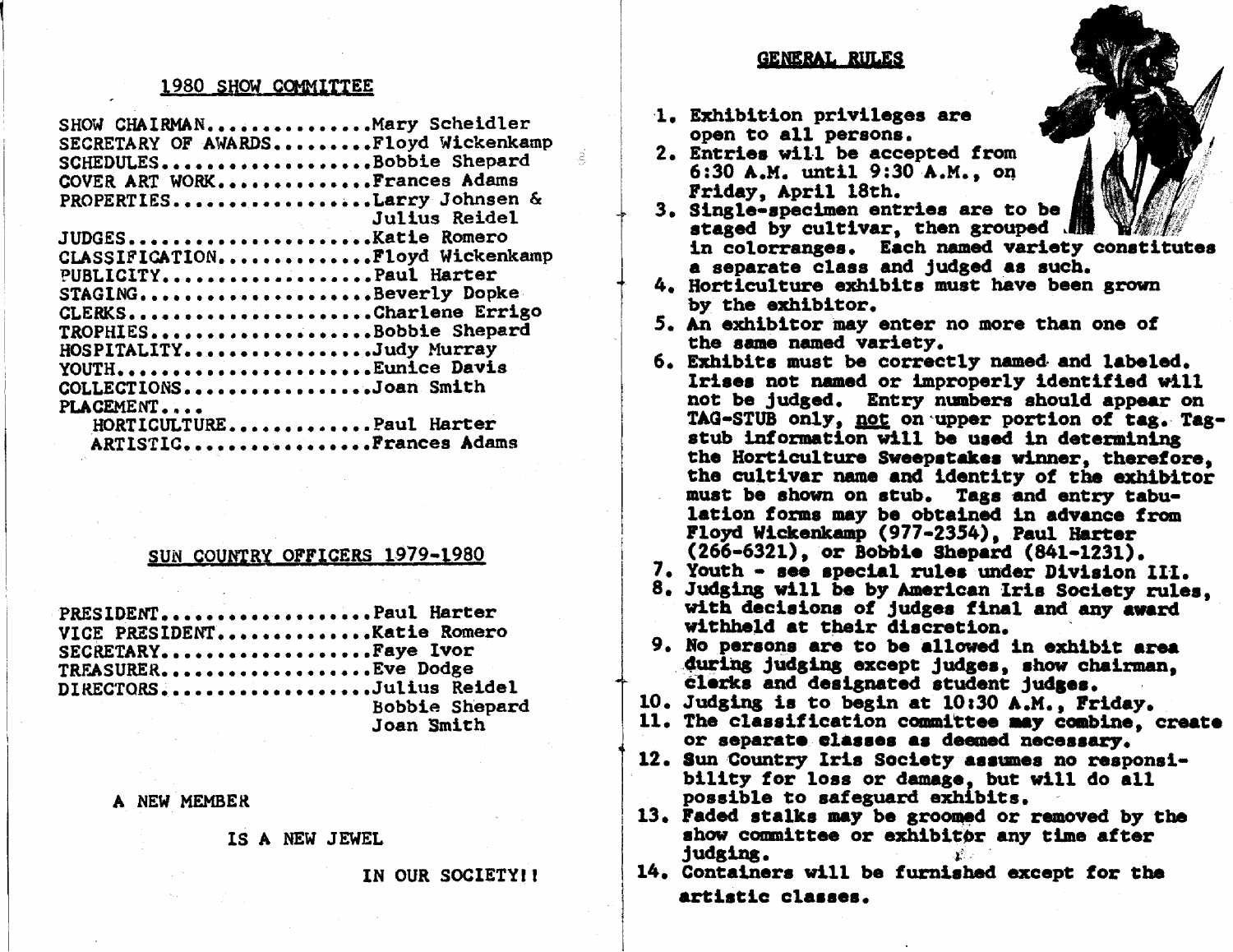## General Rules - Con't

- 15. Ribbons and artistic designs must be removed between 4:30 and 5 P.M. on Saturday, Apr. 19.
- 16. Trophies will be awarded Saturday, April 19th, at an Awards Banquet to be held at Shepard's residence. 3342 W. Orangewood, Phoenix. For information call Bobbie  $(841-1231)$  or Eunice Davis (939-7433).

## ARTISTIC DESIGN RULES

- 1. One entry only to a class.
- 2. No artificial plant material may be used.
- 3. Dried or treated natural plant material is acceptable, but fresh material must pre- dominate.
- 4. Plant material need not have been grown by exhibitor.
- 5. One or more iris must be used in each arrangement and should be the dominating feature of a design.
- 6. Except where specified, irises of any kind
- 7;. may be used.<br>Though not required, exhibitors may identify<br>iris used in arrangements, either on entry iris used in arrangements, either on entry tag or a separate card.
- 8. Exhibitor's name should appear on underside of container.
- 9. Exhibitor should keep arrangement fresh.
- 10. A novice is defined as a person who has never won a blue ribbon in an artistic class at any Iris show.
- 11. No background boards may be used.
- 12. Sun Country Iris Society assumes no responsibility for loss or damage, but will do all possible to safeguard exhibits.



# DIVISION I - HORTICULTURE

SECTION A - TALL BEARDED

- SECTION B ARILS  $Glass a$  Aril-meds Class b) Arilbreds Class c) Pure Arils
- SECTION C MEDIANS Class a) Standard dwarf bearded Clas& b) Border bearded Clas& c) Intermediate bearded Class d) Miniature tall bearded
- SECTION D SPURIAS
- SECTION E LOUISIANAS
- SECTION F SIBERIANS
- SECTION G\*- BULBOUS Dutch, English, Spanish & others
- SECTION  $H ANTIOUES$

Any iria introduced in 1949 or before Introduction date must be marked on ' the entry tag. (Information will be available from the classification chairman.)

- SECTION I SPACE AGE Horned, spooned, flounced iris, etc.
- SECTION J\*- RELATED GENERIA Any iris family related flower.
- SECTION K MISCELLANEOUS Any iris not named above.

(\*These Classes not eligible for the Queen of

1-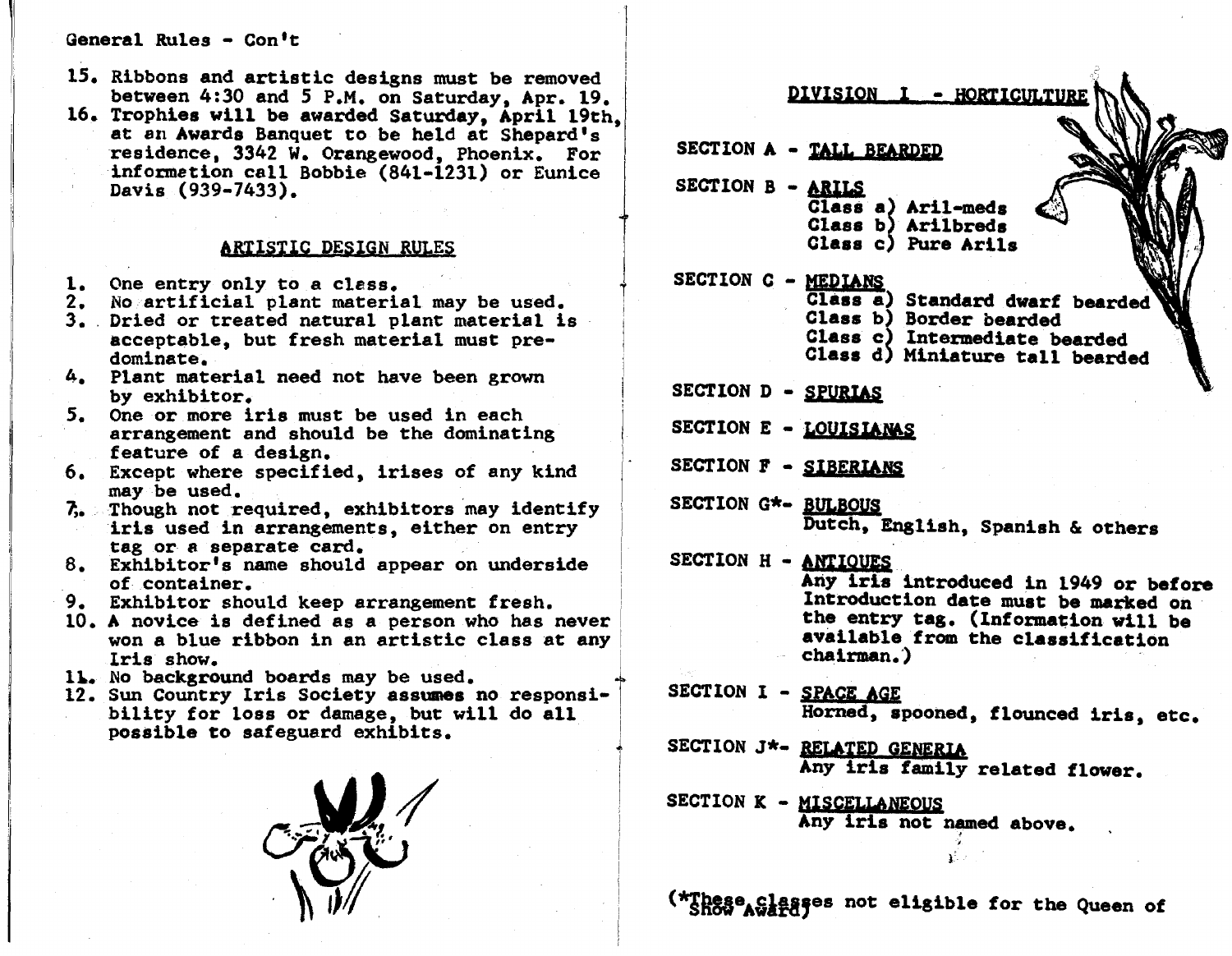## Horticulture - Con't

SECTION L - SEEDLINGS An unintroduced iris of any section or kind, to be designated by name or number and entered in hybridizer's name. Class a) Seedlings hybridized by Arizona exhibitors<br>Class b) Others SECTION M - COLLECTIONS These classes must consist of any three introductions of the named hybridizer. Three difterent introductions are preferred but not necessary.  $Class$  a) TB Intros - GHIO necessary.<br>Class a) TB Intros - GHIO<br>Class b) TB Intros - HAMNER<br>Class c) TB Intros - KEPPEL b) TB Intros - HAMNER<br>c) TB Intros - KEPPEL Class d) TB Intros - GATTY Class e) TB Intros - GIBSON  $Class f)$  TB Intros - SEXTON Class g) Louisiana Intros - ARNY Class h) Spuris Intros - McCOWN Class i) Spuria Intros AFERGUSON XESTERDAY **TODAY** TOMORROW

# DIVISION II - ARTISTIC DESIGN

- Class  $1 -$  "ROARING  $20$ 'S" A mass arrangement featuring spurias.
- Class 2 "1776" Must have colors red, white & blue. Accessories permitted
- Class 3 "GOLD RUSH DAYS" Novice class only. Accessories permitted
- $Class 4 "GOLD 1980"$ Vertical arrangement featuring<br>gold or yellow iris.
- Class  $5 -$ "OIL" Use dark iris and water interest.
- $C1$ ass  $6 -$  "2001" A futuristic arrangement using black & white iris.
- Class 7 "GALACTICA" Arrangement using Louisiana iris. Accessories permitted.

, , . ,

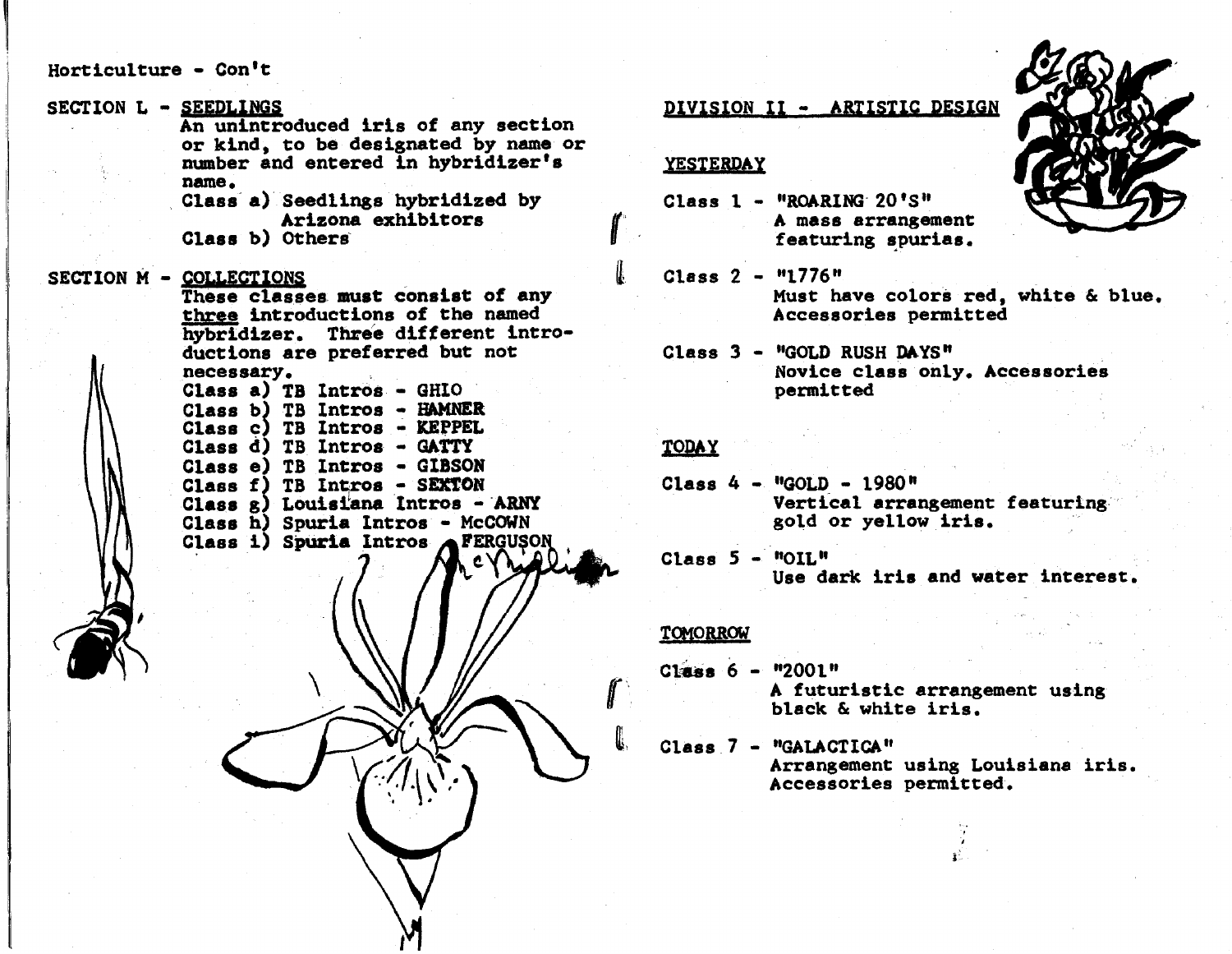### DIVISION III - YOutH

Youth is defined as those under 18 years of age. Youth entries will be subdivided into two age groups:

> Class a) under 12 years Class b) 12 years thru 17 years old

#### SECTION A - HORTICULTURE

Class a) Tall Bearded

Class b) $\lambda$  Any other

SECTION B - ARTISTIC DESIGN

Class a) "Star Trek" Accessories permitted

Class b) "Nursery Rhymes" Interpretive

\*\*\*\*\* YOUTH IS THE

FUTURE OF OUR

SOCIETY -

.JOIN US  $111$  \*\*\*\*\*

### AWARDS

## **RIBBONS**

 $\left\vert \rule{0cm}{2.2cm}\right\vert$ ! I  $\overline{\phantom{a}}$ 

 $\ddot{\phantom{a}}$ I

First, second, third place and honorable mention ribbons will be awarded in each class as merited.

Rosettes will be awarded for each of the following; SWEEPSTAKES- Horticulture & Artistic Divisions OUEEN OF SHOW-Horticulture BEST ARTISTIC ARRANGEMENT BEST SEEDLING of Show BEST SPECIMEN - Youth Division BEST ARTISTIC ARRANGEMENT-Youth Division

# MEDALS **I.** LORTETII

The Silver medal of the American Iris Society will be given to the person winning the highest number of first place ribbons in the Horticulture Division.

The Bronze medal of the American Iris Society will be given to the person winning the second highest number of first place ribbons in the Horticulture Division.

## SECTION CERTIFICATES

To be awarded if A.I.S. qualifications are met. That is, a minimum of five classes per section, three exhibitors per section, and three entries per class. r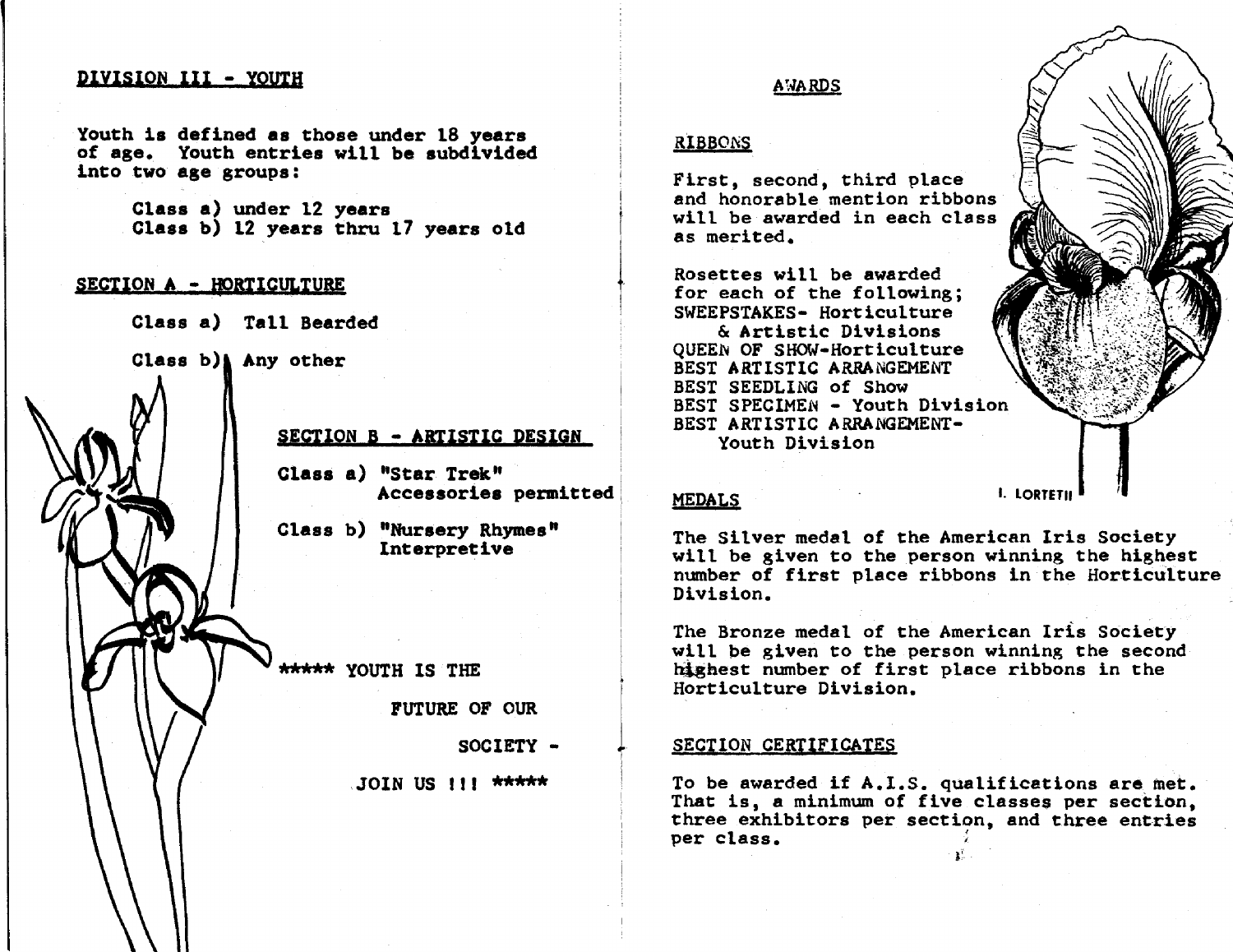

## SPECIAL AWARDS

ARCHIE GARRARD MEMORIAL TROPHY - will be awarded for: ARD MEMORIAL TROPHY - Y<br>Best Yellow Iris - 1980  $\vec{\tau}_\beta$  $-$  will be<br> $\beta$  preture<br>1980

SMALL GARDEN AWARD - To be eligible exhibitor must grow less than tOO varieties of iris and be pre-registered with the Secretary of Awards. A \$25 gift certificate for exhibitor's choice of iris will be donated by Shepard Iris Garden to the exhibitor winning the most blue ribbons.

larde Speed

Special Awards - Con't

### Collection Classes

The following gardens have generously donated a recent introduction rhizome for the exhibitor with the best collection of that hybridizer's introductions...

## Tall Bearded

GHIO - Bay View Gardens HAMNER - Hamner Iris Garden KEPPEL - Keith Keppel GATTY - Keith Keppel GIBSON - Gibson Iris Garden SEXTON - Sun Country Iris Society

#### Louisiana

ARNY - Sun Country Iris Society McMILLIAN - Arizona Louisiana Society

#### Spuria

McCOWN - Sun Country Iris Society FERGUSON - Sun Country Iris Society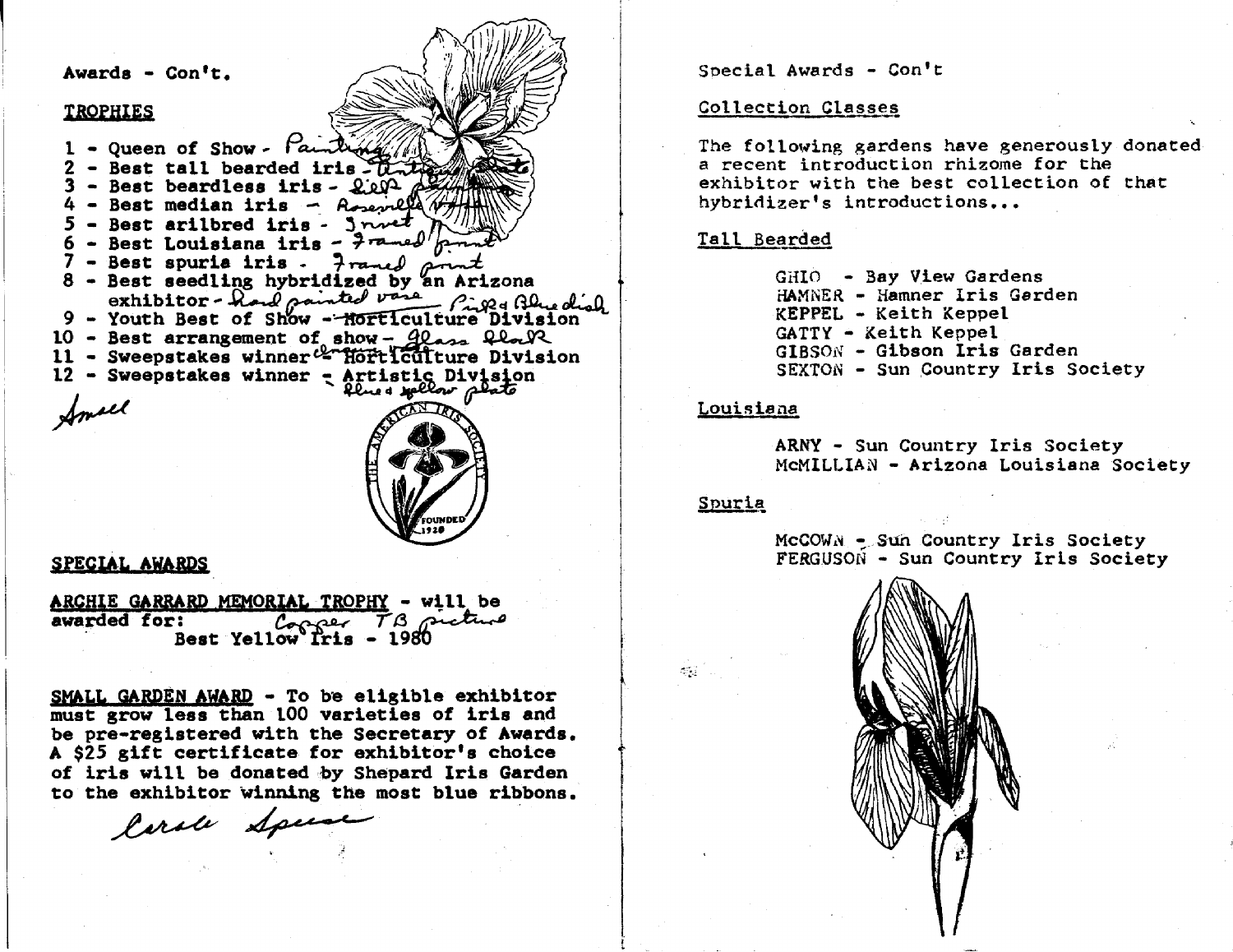IRIS DOUGLASIANA

 $\mathbb{S}^1$